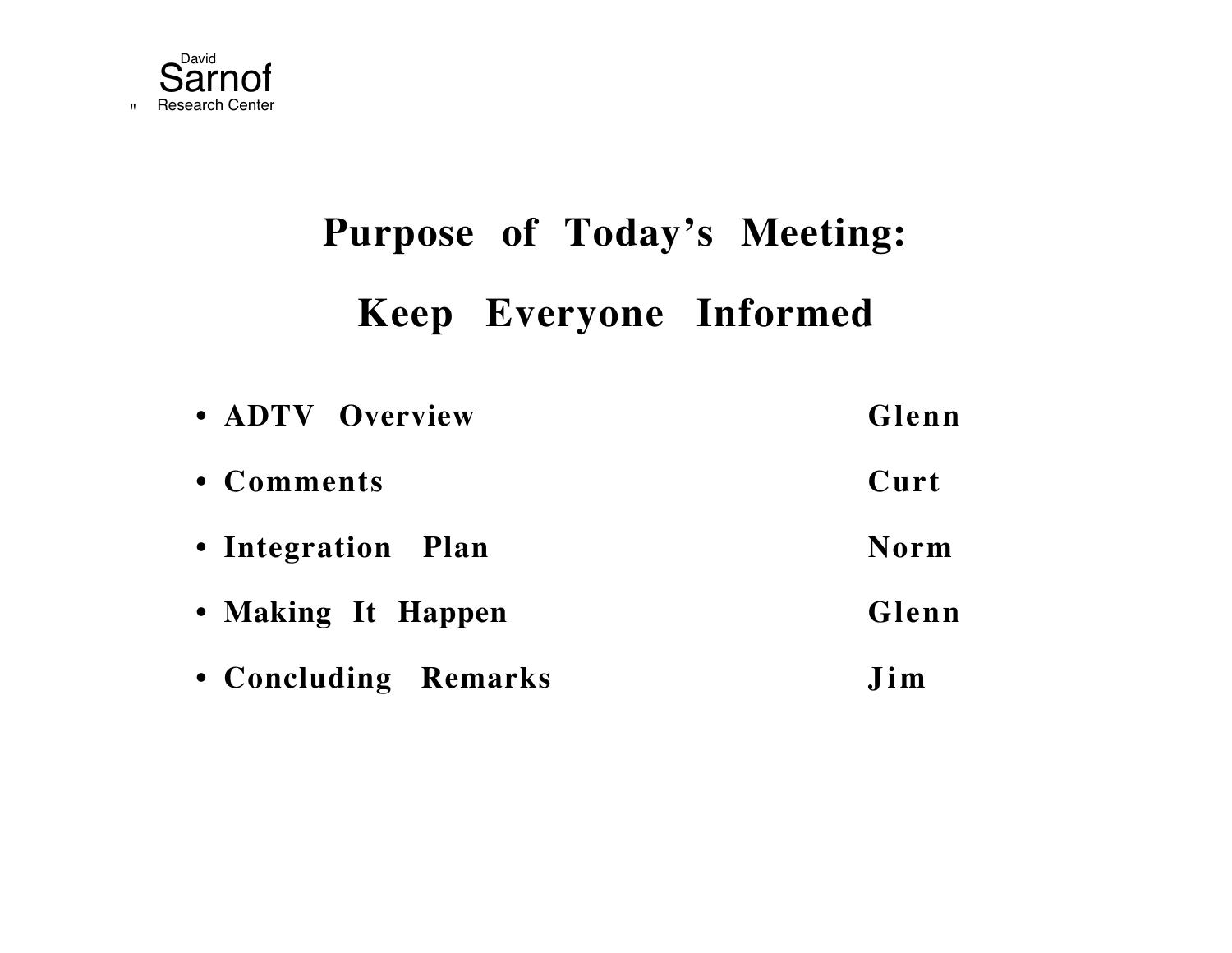

### **The Great Race**

- **• There are four digital HDTV systems under consideration:**
	- DigiCipher (GI/MIT)
	- Digital Spectrum Compatible-HDTV (Zenith/AT&T)
	- ADTV (ATRC = DSRC, TCE, NAP, NBC, CLI)
	- ATA-Progressive (MIT/GI)
- **• We now have much more detail on DigiCipher and DSC-HDTV**
	- ATA-Progressive will use DigiCipher transmission
- **ADTV** can win!!
	- picture quality
	- coverage area
	- interoperability and extensability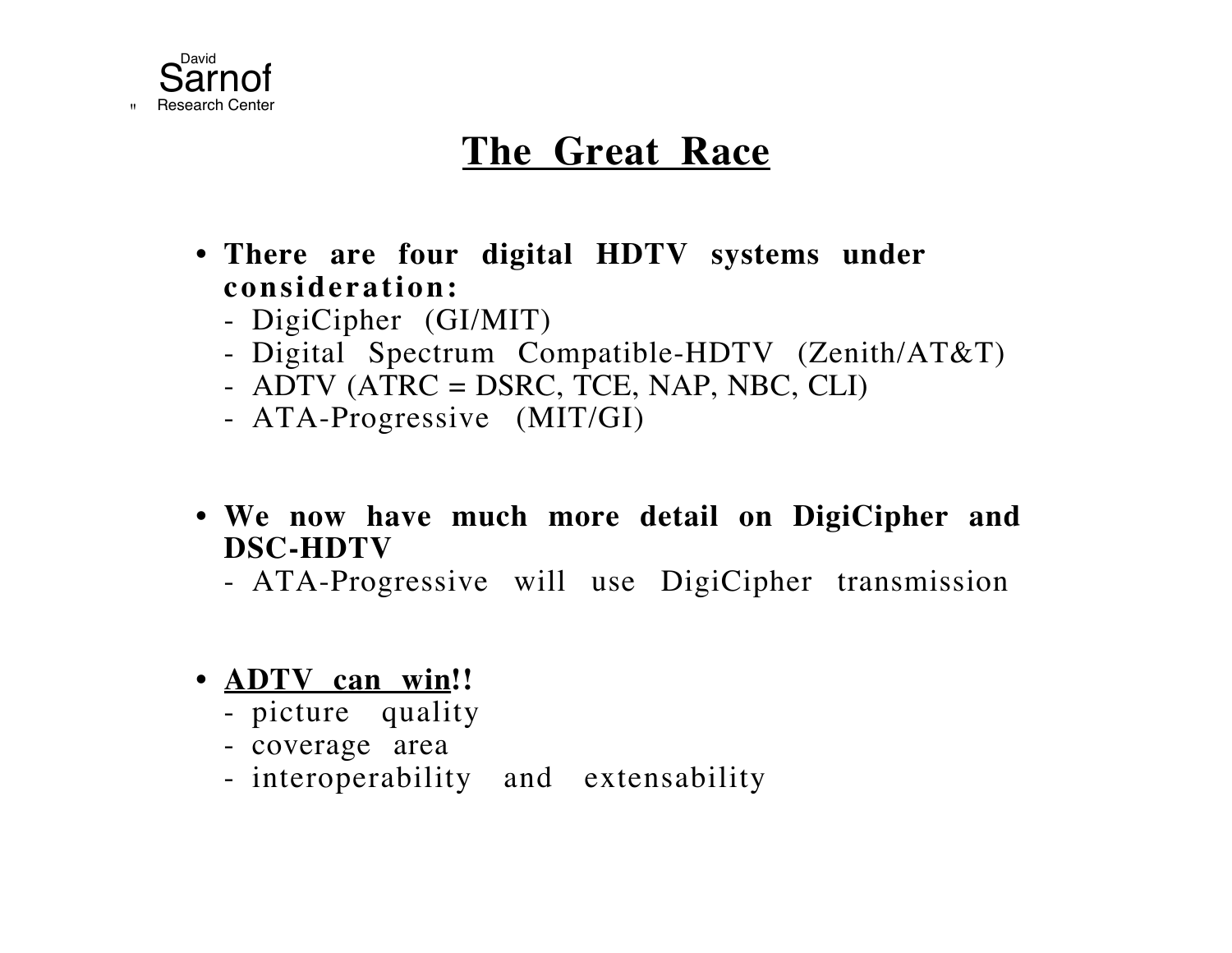

## **ADTV Overview**

- **• Meeting the FCC schedule with ADTV hardware requires parallel (and cooperative) effort in many ATRC labs:**
	- System design at Sarnoff and TCE-LA
	- Video pre- and post-processing hardware at Sarnoff
	- Motion Estimation hardware at Philips-Paris
	- Compression hardware at Philips-Briarcliff
	- Transport hardware at Sarnoff
	- Tuner and VLD hardware at TCE-Indianapolis
- **• Final system integration will be a very difficult and tricky task. We have January and February to make it all work!**
- **• The schedule is very aggressive -- there are many elements of risk.**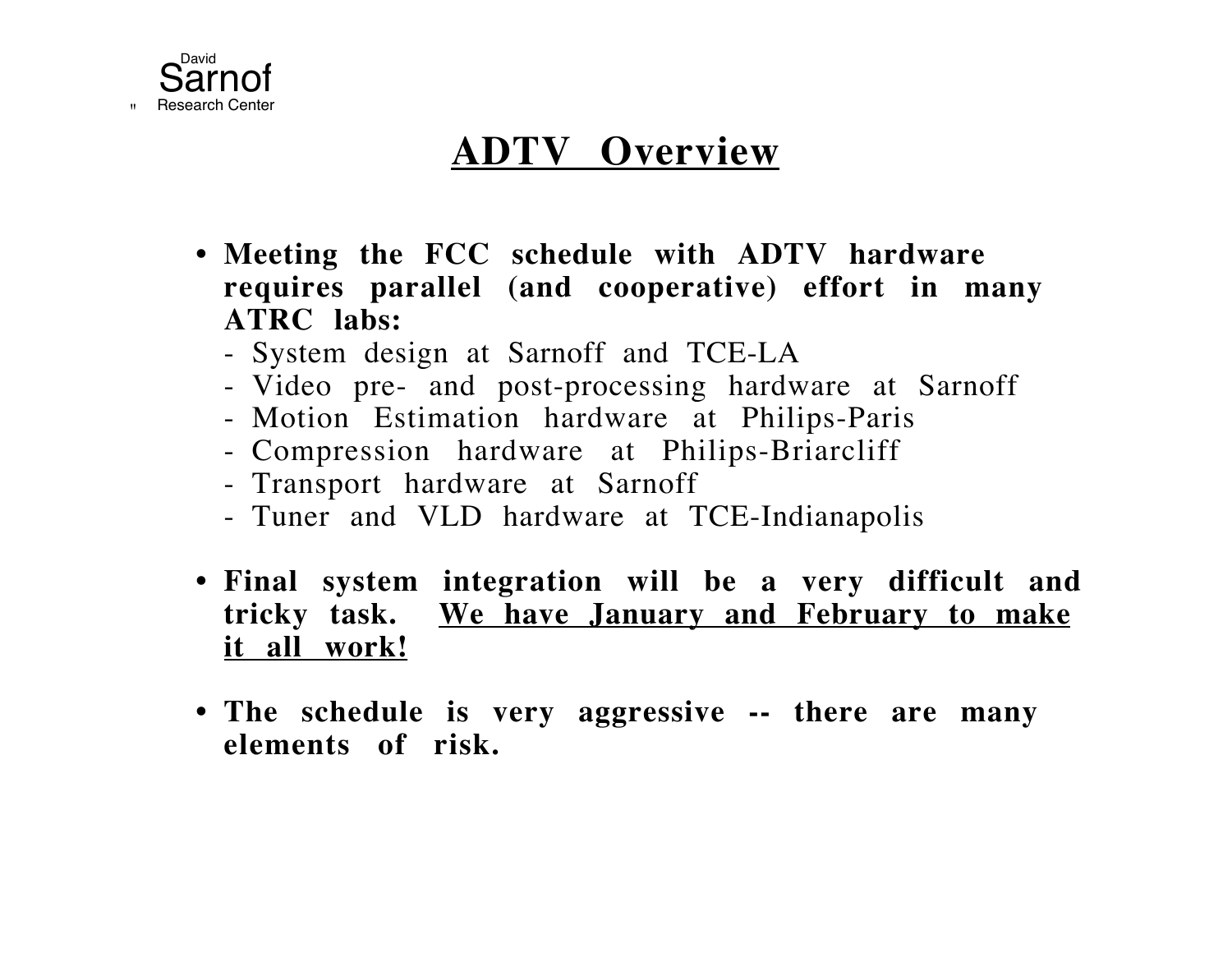

## **ADTV Overview**

- **• We also have many parallel efforts within Sarnoff:**
	- Video pre-processor
	- Video post-processor
	- Priority Processor
	- Transport Processor
	- Rate Buffer
	- FEC Encoder
	- Twin-QAM modulation
	- Twin-QAM demodulation and equalizer
	- IF/RF modulation
	- Tuner/IF demodulation
	- Twin-QAM demodulation and equalizer
	- FEC Decoder
	- Inverse Transport Decoder
- **• Designing, building, and testing each of these pieces alone is complex...**
- **• Pulling it all together requires careful planning**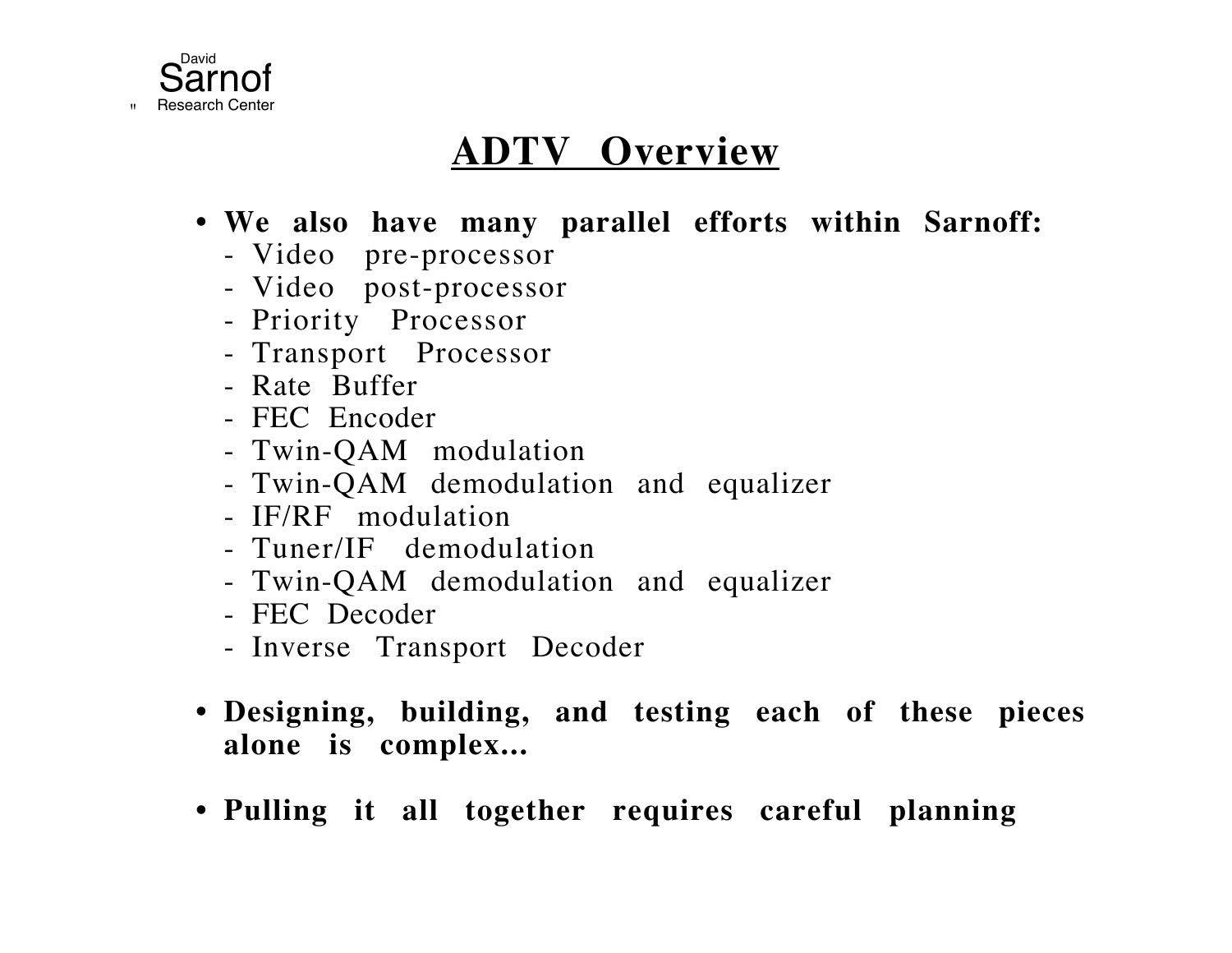

## **Integration Overview**

- **• FEC-Modem-RF-Tuner-Modem-FEC (bits to bits)**
- **• Priority Processor-Transport-Rate Buffer**
- **• Rate Buffer-Inverse Transport-VLD**
- **• Entire Transport Subsystem pull-together**
- **• Pre-Processor Post-Processor**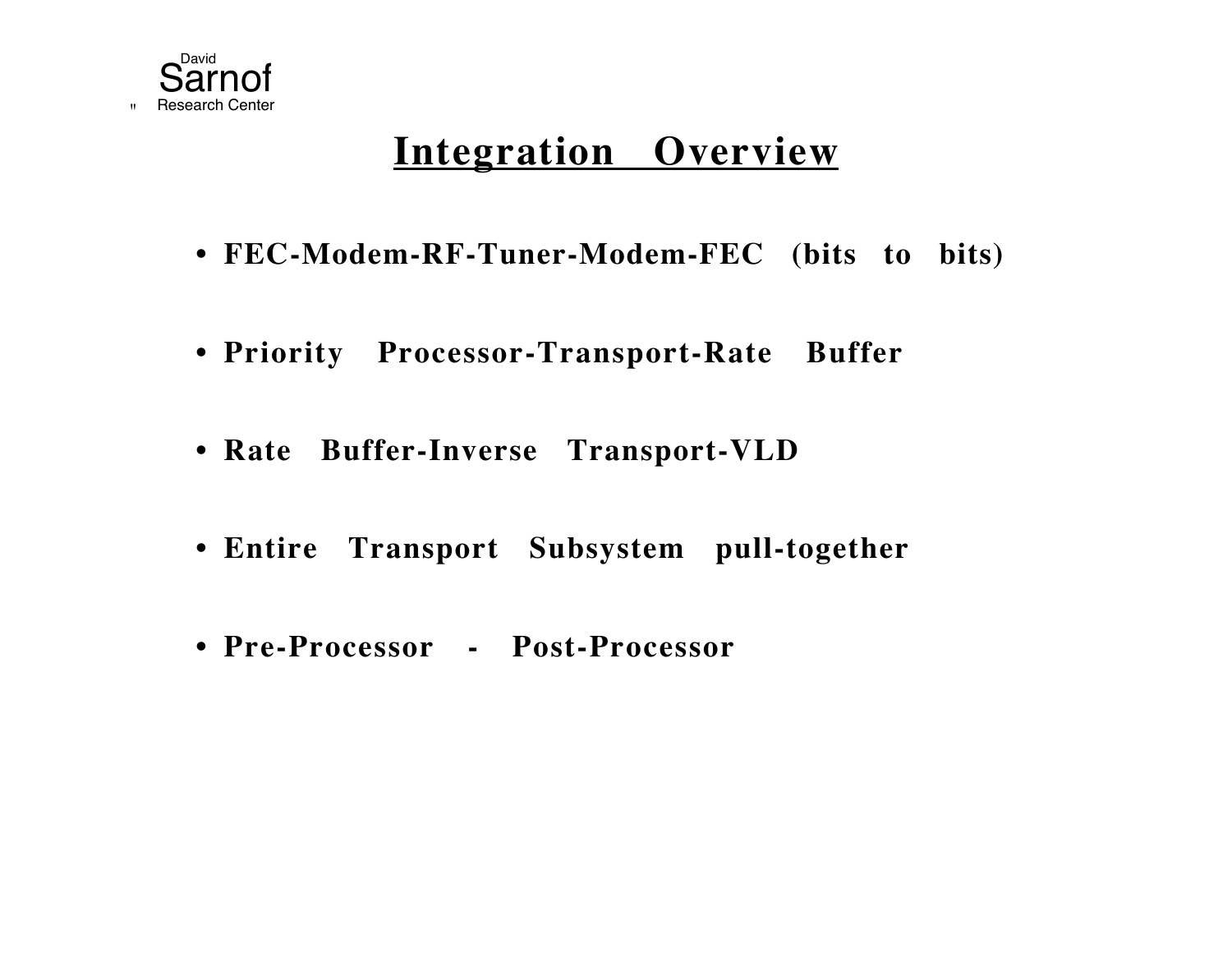

#### **What's the Message?**

- **• Every task is critical**
- **• Everyone's contribution is important**
- **• Every day counts**
- **• We need to carefully monitor our progress**
- **• Silently falling behind schedule is not acceptable**
- **• Anything we can do to pull up our schedule increases our probability of success!!**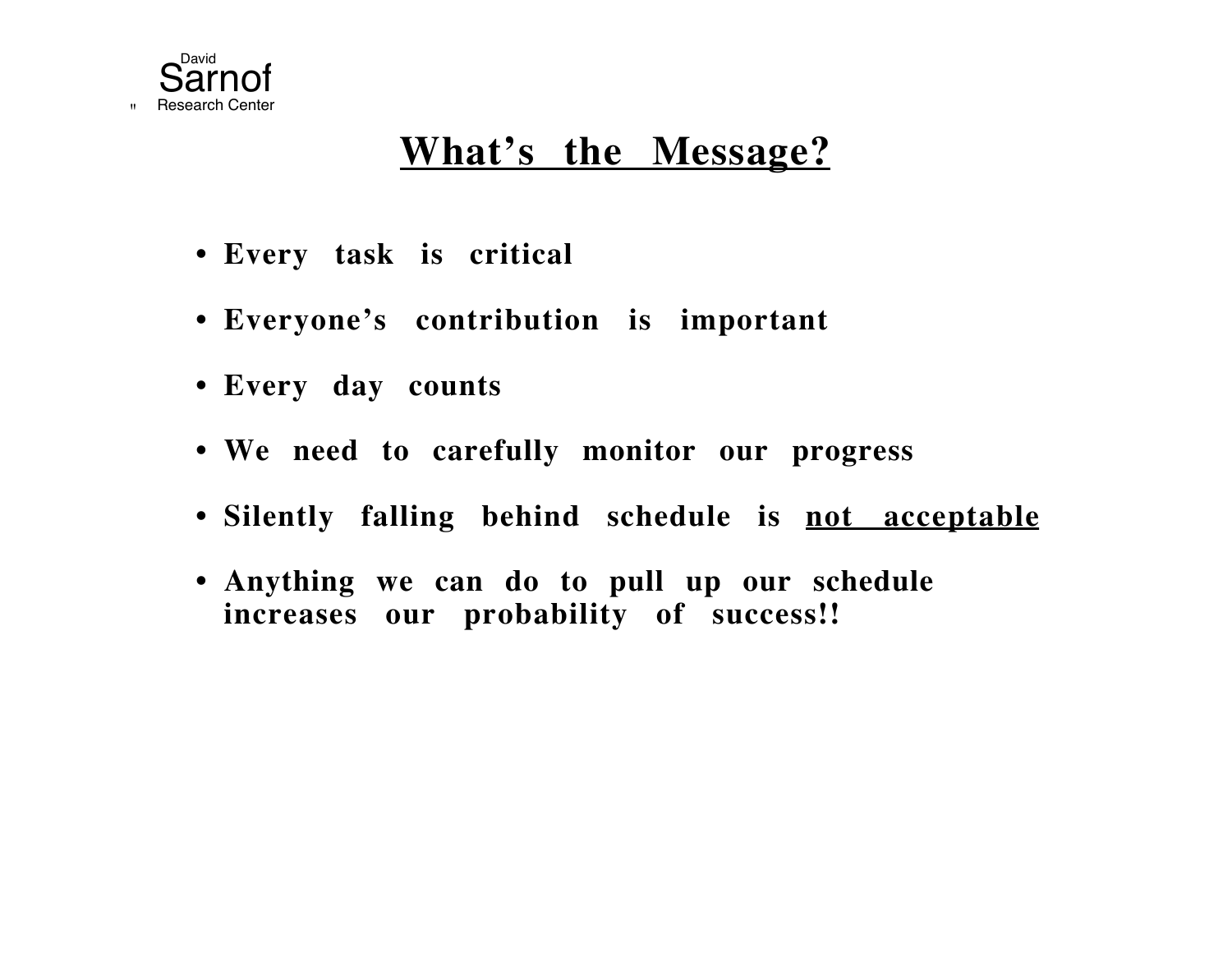

#### **This Week's Thank You's**

- **• Al Acampora Transport Processor in debug** Rick Bunting, Dave Harris, Rich McCormack
- **• Liston Abbott FEC in debug** Bob Petri, Joe Long
- **• Ron Kolczynski Priority Handler design**
- **• Ron Kolczynski Breakpoint Calculator design**
- **• Joe Passe CodeWord Translator design**
- **• Bruce Anderson ITP design review**
- **• Charlie Brooks Rate Buffer design review (soon)**